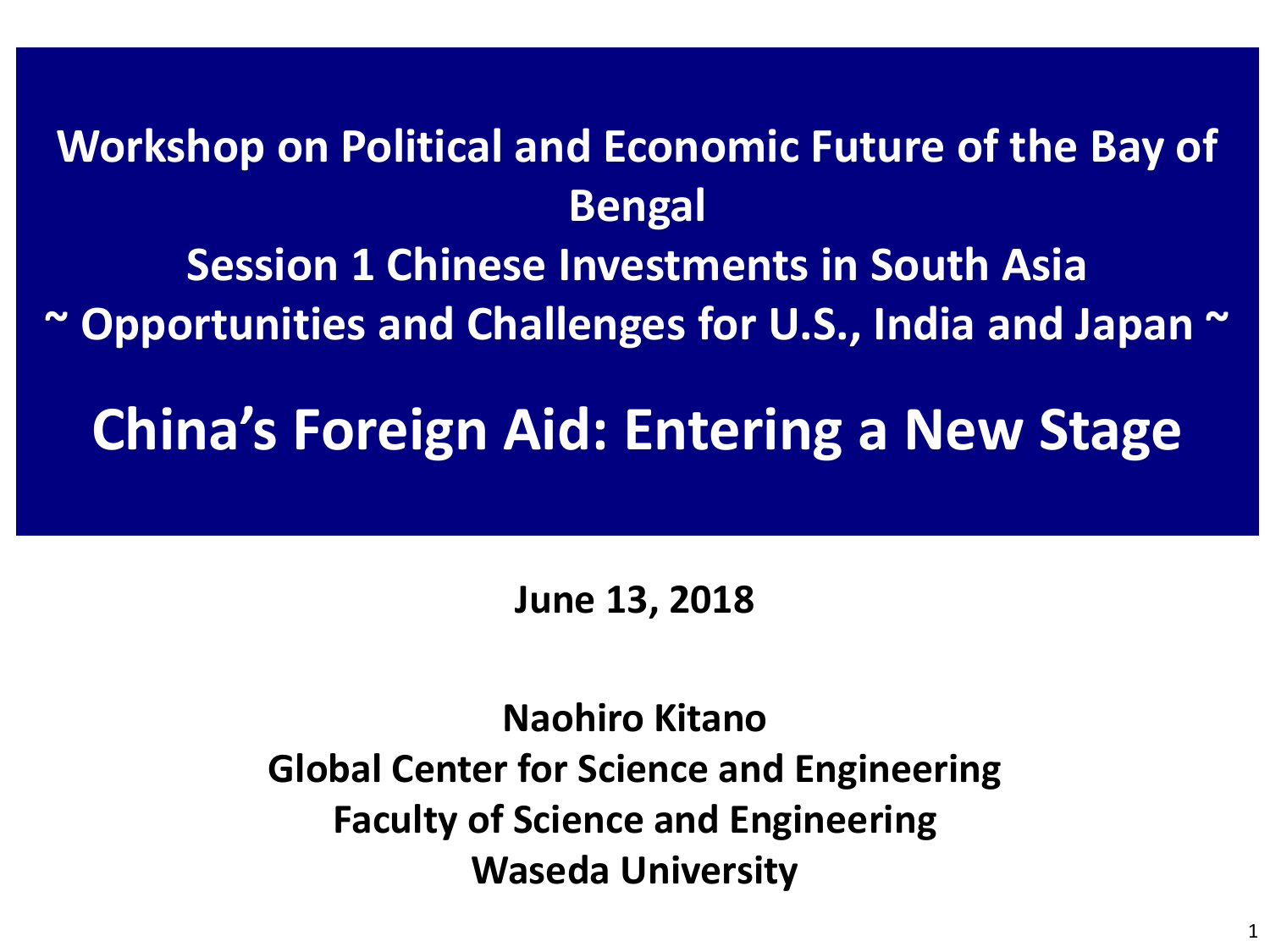#### **China's new implementation structure of foreign aid Central Government**

Ministry of Commu **State Council** Finance (WB, -nist Office of the Leading Group on Promoting the Implementation of Belt ADB, IFAD, AIIB, Inter-agency Youth and Road Initiative Initiatives (BRI) in Western Development NDB) coordination League Department, National Development and Reform Commission of China, mechanism People's Bank of National Health and Family China (AfDB, IDB, Ministry of Commerce Ministry of Foreign Affairs Planning Commission, Ministry Chinese (MOFCOM) EBRD, CDB, IMF, of Agriculture, Ministry of Dept. of Aid to Foreign\_ $\overline{\phantom{a}}$ Youth W Silk Road Fund) Education, etc. Volun-Countries China International Development Research Centre for International Dept. of Outward teers Development Center of the State Knowledge on Asso-Investment and Cooperation Agency Development.(CIKD) Council (DRC) ciation Economic Cooperation China International Search • Agency for International Economic and Rescue Team China The Export-Import Cooperation (AIECO), China International Deve-Bank of China (China Multi-Center for Economic and Technical Institute of International lop-Eximbank) lateral Exchanges (CICETE), Academy for Development Coopement Insti-International Business Officials (AIBO). ration, Chinese Academy Bank tutions Foreign Economic Cooperation Center, of Inter-national Trade Ministry of Agriculture, etc. and Economic Cooperation Con-Prefer-**Local Government** Grants **Overseas** cesential Department of Commerce and sional Embassy of China buy-UNESCO International Interestloans er's (Economic and Cen-tre for Higher free loans Commercial credits Education Innovation in Counselor's Office) Shenzhen etc Chinese enterprises and institutions in central and local level International Poverty Reduction Center in China, Institute of South-South Cooperation and Development, Peking University, China Institute for South-South Cooperation in Agriculture, China-IMF Capacity Development Center, etc. Complete projects, Goods and materials, Technical cooperation, Human resource development cooperation, Chinese medical team working abroad, etc. Other developing countries Source: Kitano. N. (forthcoming). "China's Foreign Aid: Entering a Nnew Stage." *Asia-Pacific Review* . 25. (1).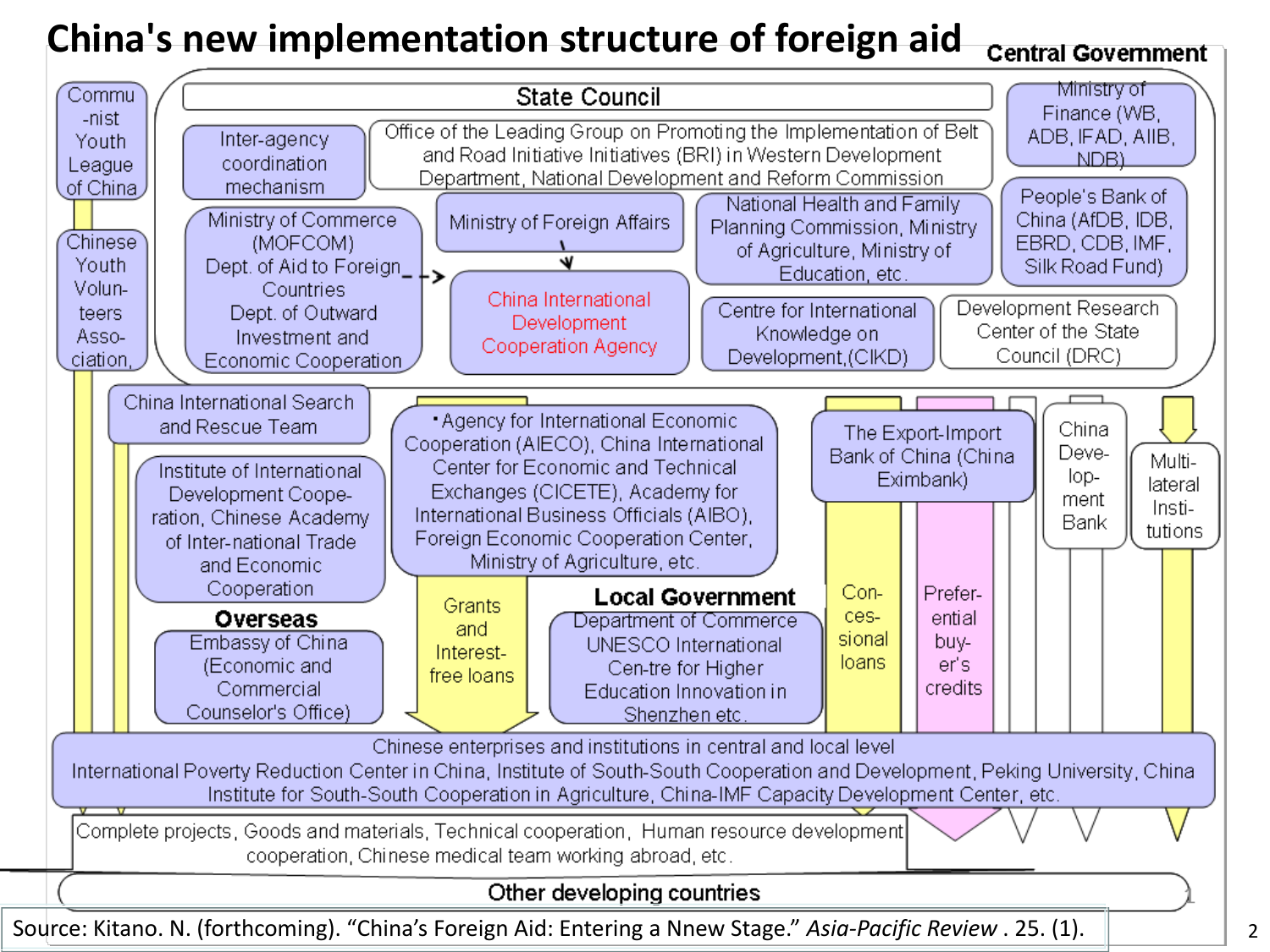# **13th Five-Year Plan for Economic and Social Development (2016–2020)**

**Chapter 53 Assume International Responsibilities and Obligations** We will increase the amount of foreign aid provided by China and improve the ways in which it is offered. We will offer more advice and training to other developing countries free of charge in areas such as human resources, development planning, and economic policy; expand foreign cooperation and aid in the areas of science, technology, education, medical care, disaster prevention and mitigation, environmental governance, the protection of wild fauna and flora, and poverty alleviation; and step up the provision of humanitarian aid. We will actively implement the 2030 Agenda for Sustainable Development. We will help establish diversified systems for development financing. We will help safeguard international public security, combat terrorism in all its forms and manifestations, and actively support and participate in the peacekeeping operations of the United Nations.

Source: http://en.ndrc.gov.cn/newsrelease/201612/P020161207645765233498.pdf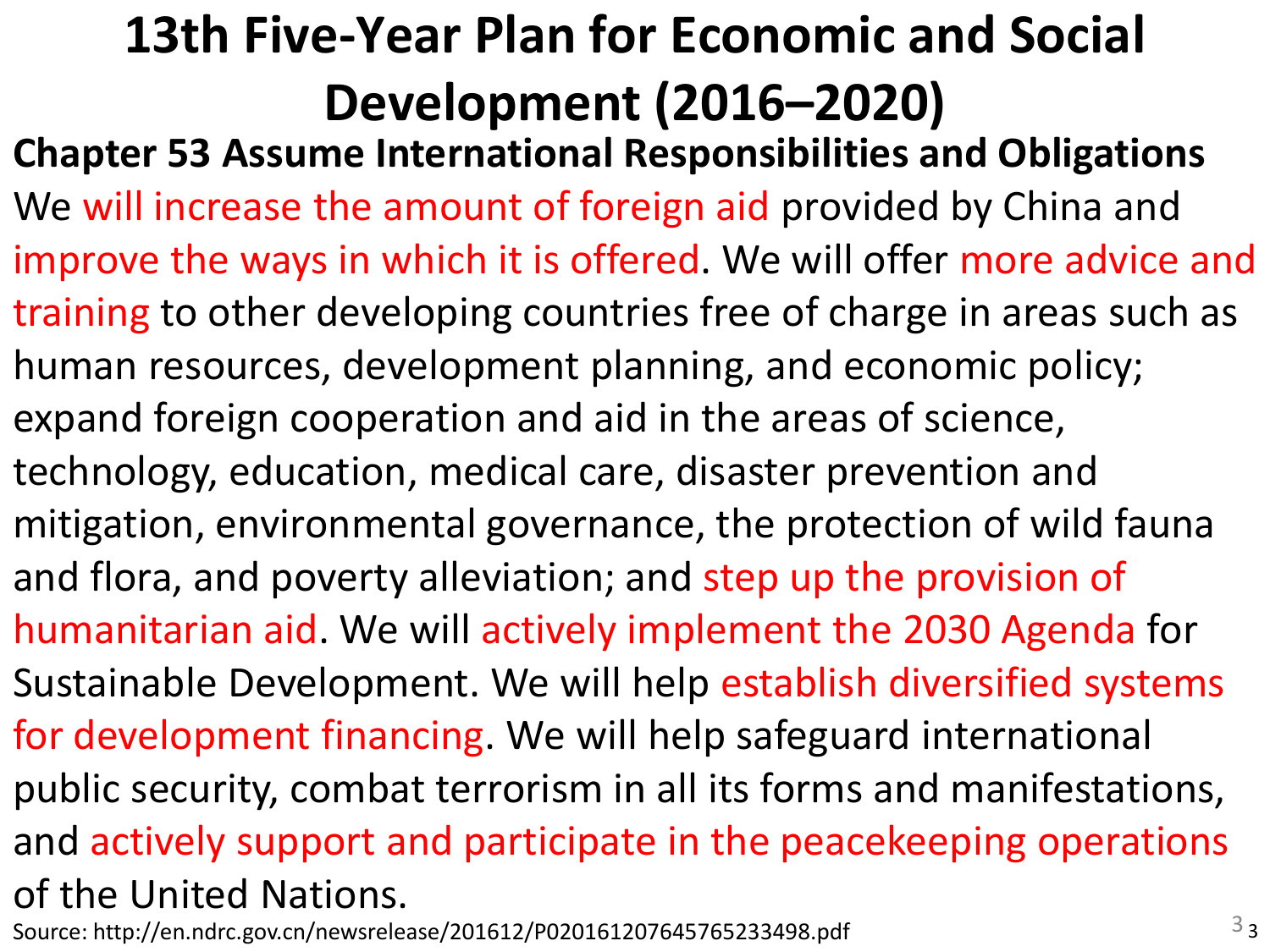

Research Institute. [https://www.jica.go.jp/jica-ri/publication/other/20180531\\_01.html](https://www.jica.go.jp/jica-ri/publication/other/20180531_01.html)